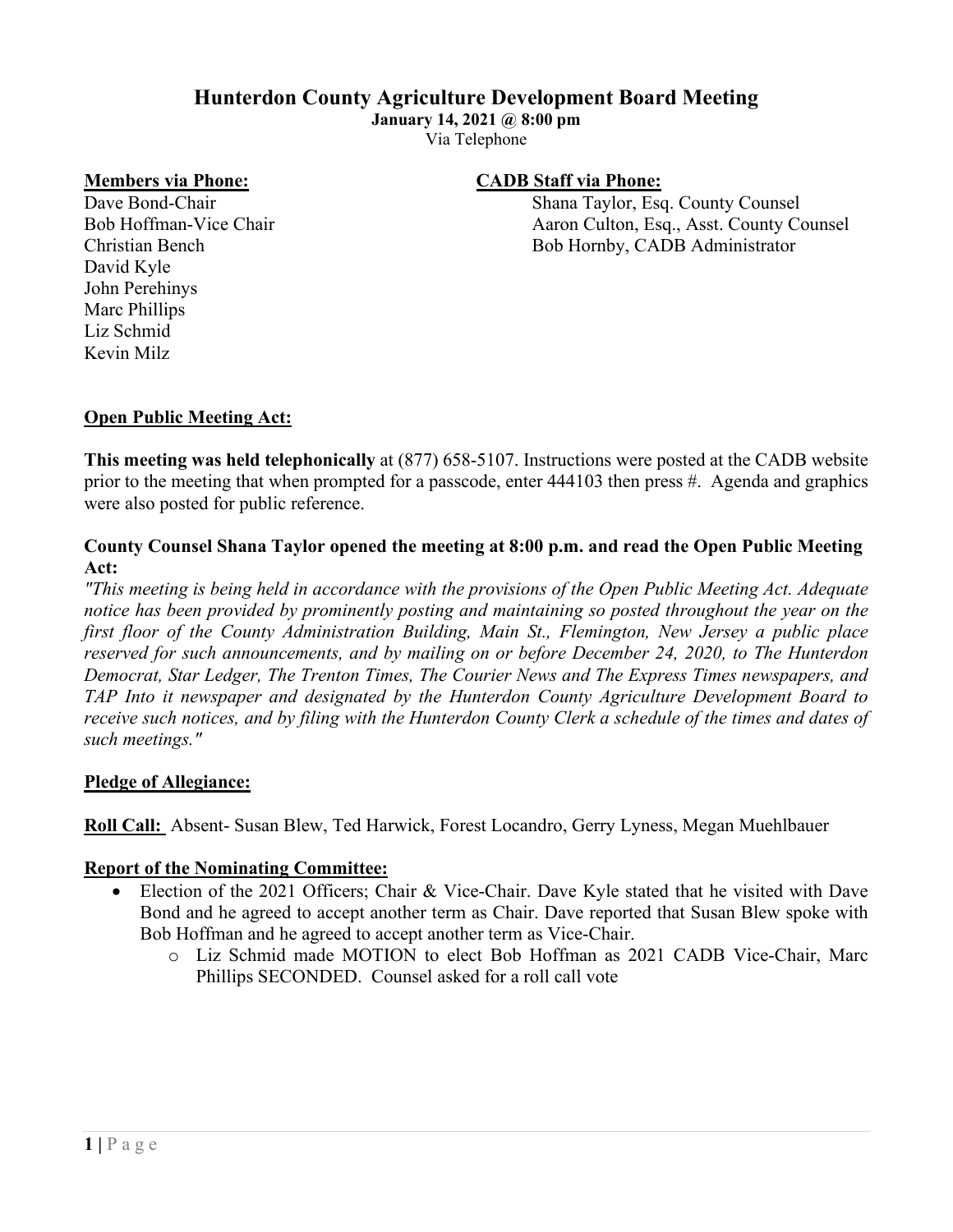| <b>ROLL CALL</b>                          | <b>MOVED</b>     | <b>SECONDED</b>  | <b>AYES</b>      | NAYS | <b>ABSTAIN</b> | <b>ABSENT</b>    |
|-------------------------------------------|------------------|------------------|------------------|------|----------------|------------------|
| David Bond, Chair                         |                  |                  | $\boldsymbol{X}$ |      |                |                  |
| Robert Hoffman. Jr.,<br><b>Vice Chair</b> |                  |                  | $\boldsymbol{X}$ |      |                |                  |
| <b>Susan Blew</b>                         |                  |                  |                  |      |                | $\boldsymbol{X}$ |
| <b>Marc Phillips</b>                      |                  | $\boldsymbol{X}$ | $\boldsymbol{X}$ |      |                |                  |
| <b>John Perehinys</b>                     |                  |                  | $\boldsymbol{X}$ |      |                |                  |
| <b>Gerry Lyness</b>                       |                  |                  |                  |      |                | $\boldsymbol{X}$ |
| <b>Christian Bench</b>                    |                  |                  | $\boldsymbol{X}$ |      |                |                  |
| Dave Kyle                                 |                  |                  | $\boldsymbol{X}$ |      |                |                  |
| Liz Schmid                                | $\boldsymbol{X}$ |                  | $\boldsymbol{X}$ |      |                |                  |
| <b>Ted Harwick</b>                        |                  |                  |                  |      |                | $\boldsymbol{X}$ |
| <b>Forest Locandro</b>                    |                  |                  |                  |      |                | $\boldsymbol{X}$ |

# **7 IN FAVOR, 4 ABSENT, MOTION CARRIED**

o Liz Schmid made MOTION to elect Dave Bond as 2021 CADB Chair, Christian Bench SECONDED. Counsel asked for a Roll Call vote.

| <b>ROLL CALL</b>                          | <b>MOVED</b>     | <b>SECONDED</b>  | <b>AYES</b>      | NATS | <b>ABSTAIN</b> | <b>ABSENT</b>    |
|-------------------------------------------|------------------|------------------|------------------|------|----------------|------------------|
| David Bond, Chair                         |                  |                  | $\boldsymbol{X}$ |      |                |                  |
| Robert Hoffman. Jr.,<br><b>Vice Chair</b> |                  |                  | $\boldsymbol{X}$ |      |                |                  |
| <b>Susan Blew</b>                         |                  |                  |                  |      |                | $\boldsymbol{X}$ |
| <b>Marc Phillips</b>                      |                  |                  | $\boldsymbol{X}$ |      |                |                  |
| <b>John Perehinys</b>                     |                  |                  | $\boldsymbol{X}$ |      |                |                  |
| <b>Gerry Lyness</b>                       |                  |                  |                  |      |                | $\boldsymbol{X}$ |
| <b>Christian Bench</b>                    |                  | $\boldsymbol{X}$ | $\boldsymbol{X}$ |      |                |                  |
| Dave Kyle                                 |                  |                  | $\boldsymbol{X}$ |      |                |                  |
| <b>Liz Schmid</b>                         | $\boldsymbol{X}$ |                  | $\boldsymbol{X}$ |      |                |                  |
| <b>Ted Harwick</b>                        |                  |                  |                  |      |                | $\boldsymbol{X}$ |
| <b>Forest Locandro</b>                    |                  |                  |                  |      |                | $\boldsymbol{X}$ |

# **7 IN FAVOR, 4 ABSENT, MOTION CARRIED**

• Meeting was turned over to Chairman Bond.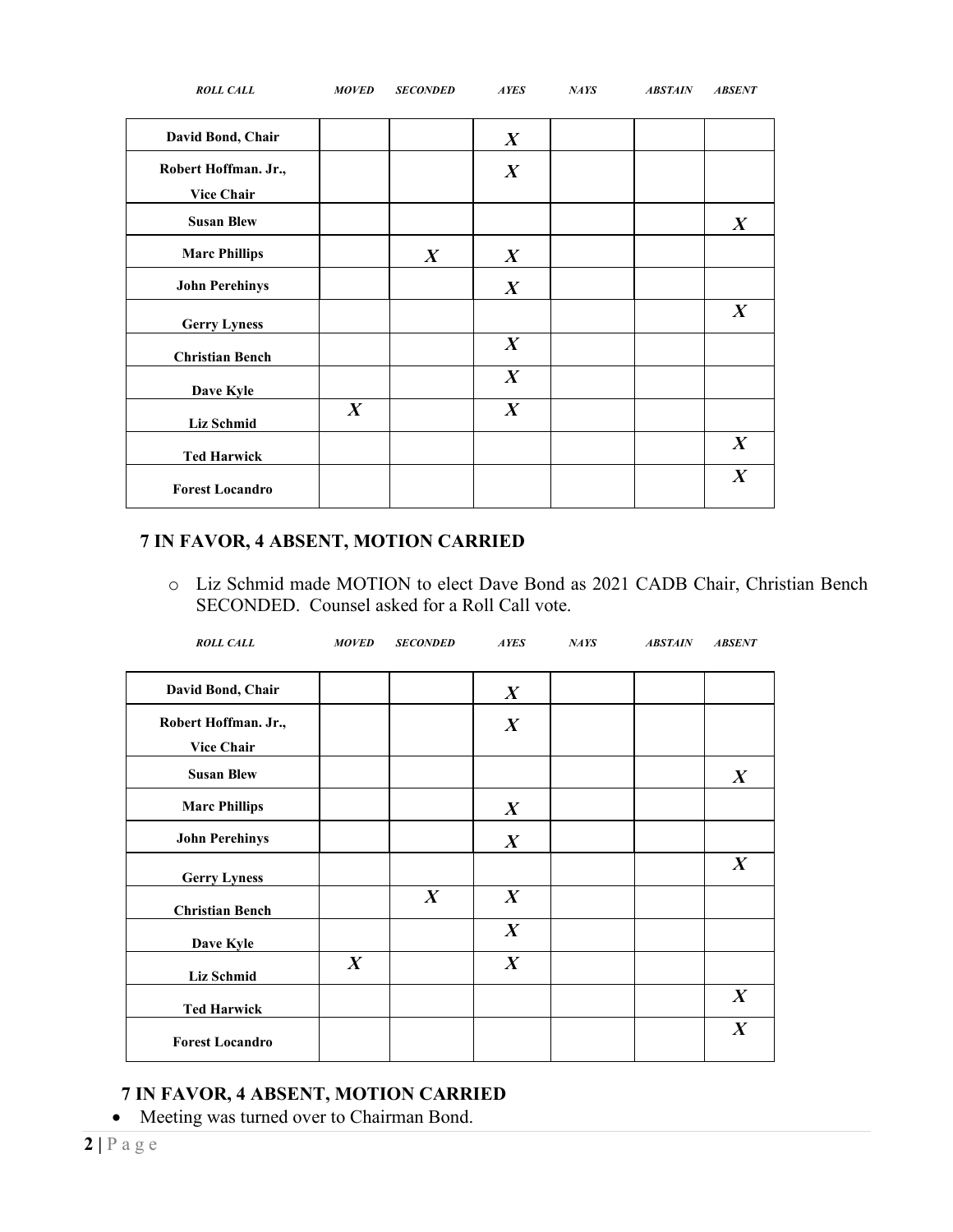# **Designation of Newspapers to Carry Public Notices and advertisements**

• Liz Schmid made a MOTION for the following Newspapers to carry Public Notices and Advertisements: The Hunterdon Democrat, Star Ledger, Trenton Times, Courier News, Express Times, and TAPinto (online). Bob Hoffman SECONDED. All in favor by Voice Vote.

# **Approval of 2021 Meeting Dates:**

|                                                         |                                       |               | • Liz Schmid made a MOTION to approve the 2021 meeting dates listed below. Dave Kyle |  |  |  |
|---------------------------------------------------------|---------------------------------------|---------------|--------------------------------------------------------------------------------------|--|--|--|
|                                                         | SECONDED. All in favor by Voice Vote. |               |                                                                                      |  |  |  |
| $2nd$ Thursday at 8PM, Rt 12 County Complex Building #1 |                                       |               |                                                                                      |  |  |  |
|                                                         | January 14                            | May $13$      | September 9                                                                          |  |  |  |
|                                                         | February 11                           | June 10       | October 14                                                                           |  |  |  |
|                                                         | March 11                              | July 8        | **November 10                                                                        |  |  |  |
|                                                         | April 8                               | August $12^*$ | December 9                                                                           |  |  |  |
|                                                         |                                       |               |                                                                                      |  |  |  |

\*August date is reservation only, CADB does not normally hold a meeting in the month of August \*\* November Meeting is on a Wednesday due to the Veterans Day Holiday.

## **Approval of Minutes**

• Liz Schmid made a MOTION to approve the December 10, 2020 minutes. Christian Bench SECONDED. All in favor by Voice Vote.

## **Communications and Administrative Business:**

- **CADB Staff update** –Liz Schmid, Marc Phillips, and John Perehinys have all accepted appointments to serve on the Board for another 4-year term.
- 2020: 8 projects closed; 5 County Planning Incentive Grants (PIG), 1 Municipal PIG, and 2 Direct Easements encompassing 508 acres. Hunterdon now has preserved 453 farms for a total of 34,550 acres. There were 2 new applications in 2020.
- 31 active applications: 9 Direct Easements, 12 County PIG, and 10 Municipal PIG.
	- o **Kappus** (Alexandra, Twp.) There is a County Culvert, working with County Counsel to correct the Deed before that can go to closing. Should close shortly.
	- o **Thomas** (Ease Amwell Twp.) Bohren and Bohren will start the survey soon.
	- o **Magnolia Creek** (Franklin Twp.) Both appraisals have been received and are at SADC for review
	- o **Onuschak** (Franklin Twp.) Survey will begin soon by Bohren and Bohren.
	- o **Grochowicz** (Hampton, Glen Gardner, Bethlehem) Spoke last month about how they are going to fund this as a typical County PIG. Has attended several meetings with Hampton Borough, Glen Garnder Borough and Bethlehem Twp. All have passed cost share resolutions. Hopes it will be on the BOCC January  $19<sup>th</sup>$  agenda and the SADC March  $25<sup>th</sup>$ agenda.
	- o **Silva** (Holland Twp.) In closing review at SADC.
	- o **DeSapio** (Kingwood Twp.) Survey in process by Bohren and Bohren.
	- o **Saums** (Readington Twp.) SADC released the value of it, Readington Twp. is reviewing.
- SADC received an application for a Direct Easement in Kingwood Twp. It is on the corner of Kingwood Locktown Rd and Hammer Rd. ~153 acres.
- Bob received a letter of support from Delaware Twp. for the County to take the assignment of the Deed for the Curtis property (Resolution 2021-01).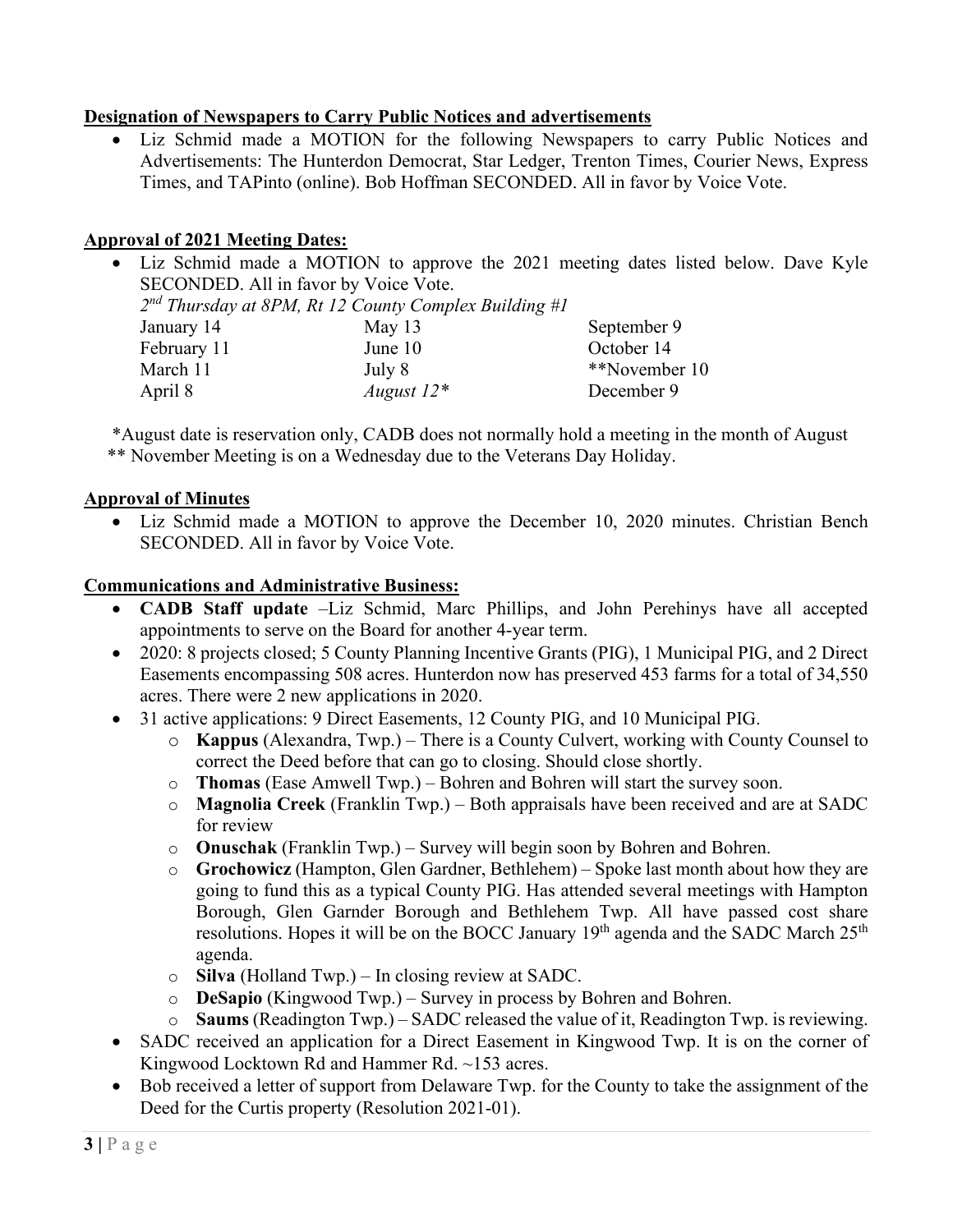- Received a letter from the landowner about the building they approved on the Verdi farm in the fall, they would like to do more with their hops operation. Bob is reviewing details with SADC about what is allowed under the easement. Comes down to Paragraph 2 of the easement, what are agricultural uses, and whether beer is an agricultural product. AJ Verdi, owner of the property, and his partner Justin were on the phone. AJ stated have been growing hops for 5 years, currently in the process of upping their production to include the final steps of processing and making beer on the farm using hops and other ingredients that are grown on the farm. Currently working on the deliverable with Bob, SADC, and a little bit with Readington Twp. If any Board members are interested in visiting the farm, email Bob and he will set up a time. If there are questions before more concrete deliverables are available, they can forward those to Bob as well.
- **Monitoring Update** Kevin Milz stated he is at the halfway mark in inspections. Due to the SADC Monitoring site being down for part of the fall he is still updating the electronic forms.

## **SADC Updates:** *Bob spoke on behalf of SADC*

- Bob stated he submitted the annual PIG application due December  $15<sup>th</sup>$ . No major changes.
- SADC is still meeting via phone. At the December  $3<sup>rd</sup>$  meeting they discussed the impact of utility scale solar on farmland and warehouse pressure. The appraisal process for farmland is focused on residential use; should greater emphasis be given to commercial use of farmland, including utility scale solar or warehouse pressure.
- Bill S1245 was approved in the House that would include Equine labor housing as a Right to Farm AMP. That has been charged to the SADC to develop under the Right to Farm framework.

#### **Chair Comments:**

• Thank you for appointing me again. I'll do my best. Remember if you have any problems or issues don't hesitate to come to me. Wants everyone to participate during the meetings.

#### **Old Business:**

• None at this time

#### **New Business:**

- **Resolution 2021-01**: **Assignment of Deed, Curtis Farm**, Delaware Township Block 31 Lot 5 from New Jersey Conservation Foundation (NJCF) to Hunterdon County.
	- $\circ$  Bob stated that the farm is  $\sim$ 50 acres located in the Rosemont Valley. It is being preserved using standard SADC easement, funded 50% through SADC and 50% through an Open Space Grant. NJCF has requested Hunterdon County take the deed immediately after closing. Hunterdon has multiple easements surrounding the farm. It will be under the County Monitoring program. Representative Marie Miller from NJCF fielded questions from Board members. This will be treated the same as any other preserved farm in the County. NJCF representative stated that it will close in February, the appropriations just got signed by the Governor, preliminary survey has been sent out for review, title search is current, hoping to close in February once everything has been approved. Liz Schmid made a MOTION to approve Assignment of Curtis farm Deed, Christian Bench SECONDED. Chairman Bond asked for a Roll Call vote.